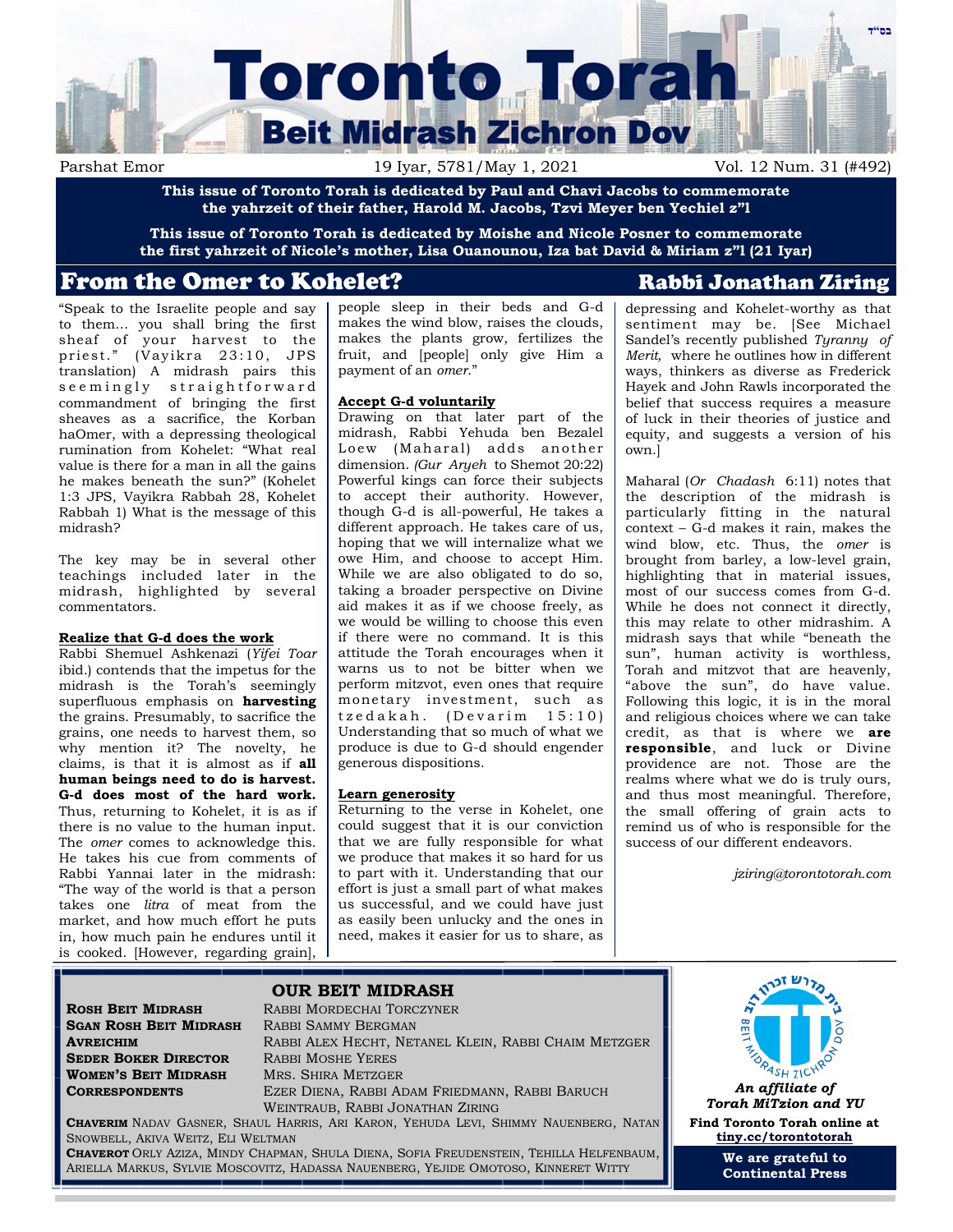# Journey Through Tanach: Melachim I, Chapter 7 Rabbi Chaim Metzger

#### **Summary**

After constructing the Temple, G-d's house, Shlomo HaMelech builds his own elaborate palace. (7:1-12)

Then, the text returns to describe the metal workings for the Beit haMikdash, created by the Jewish artisan Chiram of Tzor (not to be confused with Chiram, king of Tzur). He constructs:

- Two massive, ornate bronze columns called Yachin and Boaz, placed by the entrance of the Beit haMikdash;
- Yam Shel Shlomo ('Solomon's Sea'), an immense metal tank, placed atop twelve statues of oxen, from which the Kohanim would wash their hands and feet;
- Ten bases, upon which were placed ten large basins, decorated with lions, oxen and cherubs;
- All of the pans, shovels, and other basins to be used in the Beit haMikdash. (7:13-47)

Shlomo also commissions the construction of golden vessels and other items for the Beit haMikdash, notably adding ten golden menorot to complement the one created by Moshe. (7:48-50)

Finally, upon completion of the Beit haMikdash, Shlomo brings all of the silver, gold and utensils that had been dedicated by David HaMelech, and places them in the storehouses of the Beit haMikdash. (7:51)

#### **Insight**

Why is the construction of the Beit haMikdash and its dedication (chapter 8) interrupted by the construction of Shlomo's palace? Also, the last verse of the previous chapter and the first verse of our chapter indicate that Shlomo HaMelech spent seven years constructing the Beit haMikdash and thirteen years building his own palace. How could he spend more time on his own palace than on the Beit haMikdash?

Rabbi David Kimchi (commentary to 7:1) points out that although some commentaries read the text to mean that the palace was finished in the thirteenth year of Shlomo's reign, meaning it only took two years to construct, this is untenable because Divrei HaYamim II 8:1 says that Shlomo spent twenty years combined on the Beit haMikdash and his palace, and the Beit haMikdash was built in seven years.

A midrash (Pesikta Rabbati 6) answers that Shlomo indeed spent more time on the construction of his palace, but that was because he pulled out all the stops and put all of his energy into constructing the Beit haMikdash to finish it as fast as possible. His palace required thirteen years of construction due to a much more relaxed pace of building. [Rabbi Alex Israel](https://www.etzion.org.il/en/shiur-7-chapter-7-%D6%A0majestic-buildings) buttresses this with the fact that there are 133 verses about the Beit haMikdash and only fourteen about the palace.

However, this does not resolve the entire problem. Rabbi Israel points that the style of the palace parallels that of the Beit haMikdash. Specifically, its immense scale, use of precious gems and hewn stones (5:31 and 7:9), wood paneling (6:15-16 and 7:7), and "courtyard with three tiers of hewn stone and a row of cedar beams" (6:37 and 7:12), all link it with the Beit haMikdash. Where do all of these parallels and similarities lead us?

*cmetzger@torontotorah.com*

## The Israeli Farmer: Chadash on Land Owned by Non-Jews? Ezer Diena

*Note: This article does not discuss the issue of whether the law of chadash applies outside of Israel.*

Vayikra 23:14 prohibits us to eat any grain that took root in the ground since last Pesach, until the *omer* offering is brought on the 16th day of Nisan. Now that we are unable to bring the *omer* offering, this grain is prohibited until the end of the 16th of Nisan in Israel, and the 17th of Nisan in the Diaspora. (Shulchan Aruch Yoreh Deah 293:1, 3) This grain is called *chadash.*

What would the law be if a non-Jew owned land and grew grain on it? May the grain be eaten by Jews before the 16th/17th of Nisan, or must one wait to eat it, the same as if the grain had been grown by a Jew in their own field?

This matter is not addressed explicitly in the Written Torah or Talmud anywhere, and neither Rif nor Rambam rule on the matter. Nevertheless, there is one critical passage in the Talmud that is brought to address this. Mishnah Kiddushin 1:9 writes that any mitzvot which are dependent on the land apply only in Eretz Yisrael, with the exception of *orlah* and *kilayim,* and according to Rabbi Eliezer, *chadash* as well. Tosafot (Kiddushin 36b-37a., s.v. *kol mitzvah)* cites the Talmud Yerushalmi (Kiddushin 1:8), which asks why this mishnah omitted the mitzvah of *challah*, which applies everywhere. The Yerushalmi answers that our mishnah only listed mitzvot which apply equally regarding non-Jews. Since non-Jews are not obligated in *challah*, our mishnah did not list it. As Tosafot notes, the clear implication is that those mitzvot listed in our mishnah, such as *chadash*, apply to grain grown by non-Jews as well. This position is taken by

various other early authorities, including Mordechai, Semag, Rashba, Ran, Rosh and Tur.

Rabbi Yoel Sirkis (Bach, Yoreh Deah 293, s.v. *umah shekatav bein beshel yisrael)* strongly opposes this position for a number of reasons. He argues that:

- Since Rambam wrote explicitly that *orlah* applies to fruit trees owned by non-Jews (Hilchot Ma'aser Sheni 10:9), his silence on *chadash* implies that he felt that *chadash* does not apply to non-Jewish fields.
- Rosh, who initially followed Tosafot, later retracted his opinion.
- It was common custom to be lenient in this matter, even among great Torah scholars.
- When the Yerushalmi stated that the mishnah discussed only mitzvot that applied to non-Jews, it was not referring to the comment of Rabbi Eliezer, who mentioned *chadash.*
- A passage in the Talmud (Rosh Hashanah 13a) appears to support the view that *chadash* does not apply to grain owned by non-Jews.

Despite Bach's argument, almost all of his contemporaries and later authorities rejected his view. The leniency he observed in popular practice may have been due to other reasons, and there are other compelling readings for each of the sources he brings. As Rabbi Yechiel Michel Epstein (Aruch haShulchan, Yoreh Deah 293:12) concludes, none of his arguments are strong enough to reject the widespread and (only) clearly stated view of many early authorities that *chadash* indeed applies to grain grown by non-Jews.

*ediena@torontotorah.com*



2 Visit us at www.torontotorah.com & www.facebook.com/torontotorah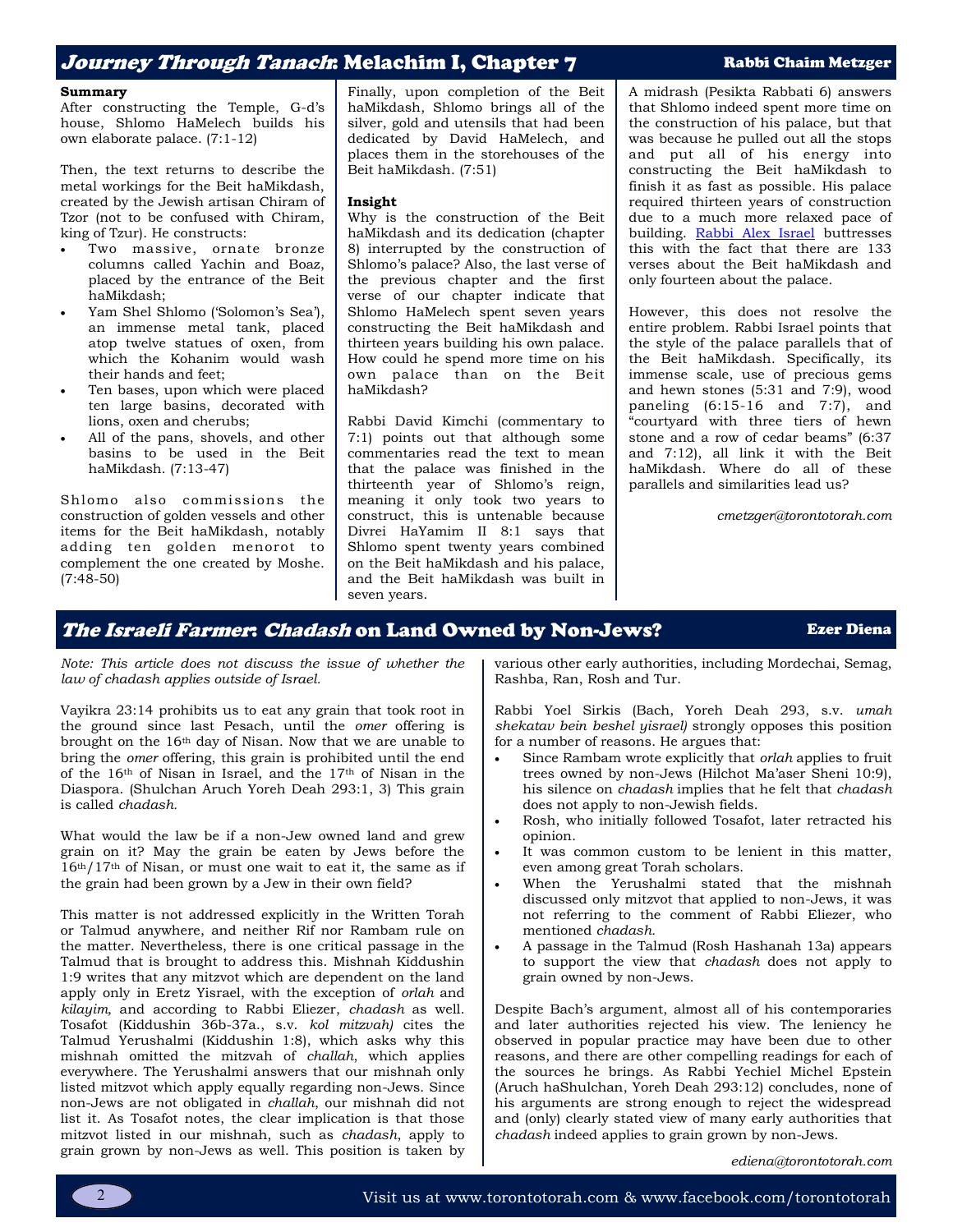# Biography R' Yechiel Michel Epstein Rabbi Mordechai Torczyner

Rabbi Yechiel Michel haLevi Epstein was born in 1829 to a family of wealthy army contractors who serviced the Czar's army, in Belarus. He married the sister of Rabbi Naftali Tzvi Yehuda Berlin, the Netziv.

Rabbi Epstein was the Rabbi of Novozypkov and then Novardok, from 1854 until his passing. He was wellrespected by both *chasidim* and *mitnagdim,* and figures as diverse as Rabbi Yitzchak Elchanan Spektor, Rabbi Yehoshua Leib Diskin and the Tzchernobyler Rebbe wrote *haskamot*  (letters of approbation) for his works.

Rabbi Epstein wrote prolifically; his writings include speeches, a commentary to Talmud Yerushalmi, a commentary to the Haggadah, responsa, and his most famous work, *Aruch haShulchan.*

In *Aruch haShulchan,* Rabbi Epstein reverse-engineered the Shulchan Aruch, tracing each halachah back to its earliest sources as well as adding his own questions and thoughts. Three small manuscript sections are missing, but it covers the entire breadth of the Shulchan Aruch. In addition, Rabbi Epstein's *Aruch haShulchan he'Atid* deals with laws for the time of the Beit haMikdash.

In addition to practical law, Rabbi Epstein addressed meta-halachic topics, such as the role of Kabbalah in the development of Jewish law, in his writings. He also addressed the issues of a new age: matters of evolving community structures, new technologies, the strife between Mussar and anti-Mussar advocates, and the tension between Zionists and anti-Zionists.

Rabbi Epstein passed away in 1908, but his legacy looms large; his *Aruch haShulchan* is a fundamental text for studying halachah. Also, his son, Rabbi Baruch haLevi Epstein, authored several<br>popular works, including *Baruch* popular works, including *Baruch sheAmar* (on the siddur), *Torah Temimah,*  and *Safah laNe'emanim* (reviewed in Toronto Torah 7:19).

*torczyner@torontotorah.com*

# Torah and Translation Chadash in the Diaspora R' Yechiel Michel Epstein, Aruch haShulchan, YD 293 Translated by Rabbi Alex Hecht

הארץ וגו ' וקצרתם את קצירה והבאתם את עמר ראשית קצירכם וגו ' ולחם וקלי וכרמל לא תאכלו עד עצם היום הזה עד הביאכם את קרבן אלקיכם חקת עולם לדרתיכם בכל משבתיכם. "... ומעיקר הדין בזמה"ז כשהאיר המזרח בט " ז בניסן הותר החדש...

נחלקו בזה ר " א וחכמים במשנה ספ " ק דקדושין דר"א ס"ל דחדש בח"ל אסור מן התורה כדמשמע פשטא דקרא שמסיים " חקת עולם לדרתיכם בכל משבתיכם, " ופירושו בכל מקום שאתם יושבים. וחכמים סברי " דבכל משבתיכם " לאו לח " ל אתי אלא להורות שלא נתחייבו במצוה זו בכניסתם לארץ אלא לאחר ירושה וישיבה לאחר שכבשו א " י וחלקוה לשבטים. והרי"ף והרמב"ם והרא"ש פסקו כר "א משום דסתם משנה דשלהי ערלה אתי כר " א דתנן שם החדש אסור מן התורה בכל מקום...

ויש מרבותינו הראשונים שפסקו להלכה דחדש בח"ל דרבנן... וגם במהרי " ל בלקוטי דינים כתוב בזה " ל, "... בשנת וכו ' ובשנים ההם נזהרים אנשי מעשה החסידים הפרושים והחרידים וכו ' אין אוכלין את ' הקמח וכו' מפני איסור חדש שבו וכו דבאותן השנים מאחרין לזרוע עד אחר הפסח ואע''ג דיש פוסקים שא''צ ליזהר בזה הואיל דבלא"ה איסור חדש בח"ל דרבנן מ"מ אנשי מעשה מחמירין וכו'..."

האמנם עתה שזכינו לאור זרוע לצדיק, עתה לישרי לב שמחה ואין בזה שום ספק דהעולם סוברים... כרבינו יצחק בעל האור זרוע... דחדש בח " ל דרבנן... דאוקי סתמא להדי סתמי ור"א ורבנן הלכה כרבנן ולדבריהם איסור חדש תלוי בעומר דממקום שאין מביאין עומר שם אין החדש נוהג... וכיון דהוי דרבנן הדבר פשוט כמ " ש הגדולים שלא גזרו על מדינות הרחוקות מארץ ישראל דכל מצות התלויות בארץ כשגזרו רבנן על ח"ל לא גזרו רק על המדינות הקרובות לא " י... ועיקר ההיתר שאנו סוברים כשיטת רבותינו שפסקו כחכמים דר"א, וכטעמי האור זרוע שהם טעמים נכונים לפי סוגיות הש " ס, וכל בית ישראל נקיים.

כתיב בפ<sup>2</sup> אמור [ויקרא כג] "כי תבואו אל It is written in Parshat Emor "When you come to the Land... and you reap its harvest, you shall bring to the kohen an *omer*  of the beginning of your reaping… you shall not eat bread or roasted kernels or plump kernels until this very day, until you bring the offering of your G-d; it is an eternal decree in all your dwelling places." (Vayikra 23:10, 14, ArtScroll tr.)... According to the basic law, now, when the sun rises in the east on the sixteenth of Nisan, *chadash* ["new grain," i.e, grain that took root within the previous year] becomes permissible…

> Rabbi Eliezer and the Sages argued in a mishnah (Kiddushin 1:9): Rabbi Eliezer maintained that *chadash* [from grain grown] outside of Israel is biblically forbidden, which is implied by the verse, "an eternal decree in all your dwelling places."... The Sages contended "in all of your dwelling places" does not refer to land outside of Israel; rather, [this prohibition went into effect] [only] after the inheritance and settlement of Israel… Rif (Kiddushin 15a), Rambam (Laws of Forbidden Foods 10:2), and Rosh (Kiddushin 1:62, Responsa 2:1) rule like Rabbi Eliezer, because an anonymous mishnah (Orlah 3:9) rules in accordance with the opinion of Rabbi Eliezer, that *chadash* is **biblically** prohibited in all places…

> Many early authorities ruled that *chadash*  outside of Israel is **rabbinically** [prohibited]… Maharil states, in his Collection of Laws… "...In those years, pious individuals... did not eat flour due to the prohibition of *chadash,* as in those years, they would wait until after Pesach to sow… Although some authorities maintain that one need not be careful since in any case the prohibition of *chadash* outside of Israel is rabbinic, these pious individuals were stringent, etc."

> However, now that we have merited the light planted for the righteous, there is joy for those of straight heart [this is a play on the book title *Or Zarua*]*,* and there is no doubt that the world follows... Rabbeinu Yitzchak, author of *Or Zarua*

(1:328)… that *chadash* non-Israeli grain is rabbinically prohibited, as the law is according to the Sages in their dispute with Rabbi Eliezer (Mishnah Kiddushin 1:9). According to them, the prohibition of *chadash* is dependent on the *omer* offering; [consequently,] in a place where the *omer* is not brought, the prohibition of *chadash* is not operative… And since this prohibition is rabbinic, it is obvious, as the great sages have written, that it was not decreed upon countries that are distant from Israel... The essential leniency is that we follow our masters who ruled like the Sages against Rabbi Eliezer, and like the reasoning of the *Or Zarua* (ibid.) which is correct according to Talmudic passages, and the entire Jewish people are innocent.